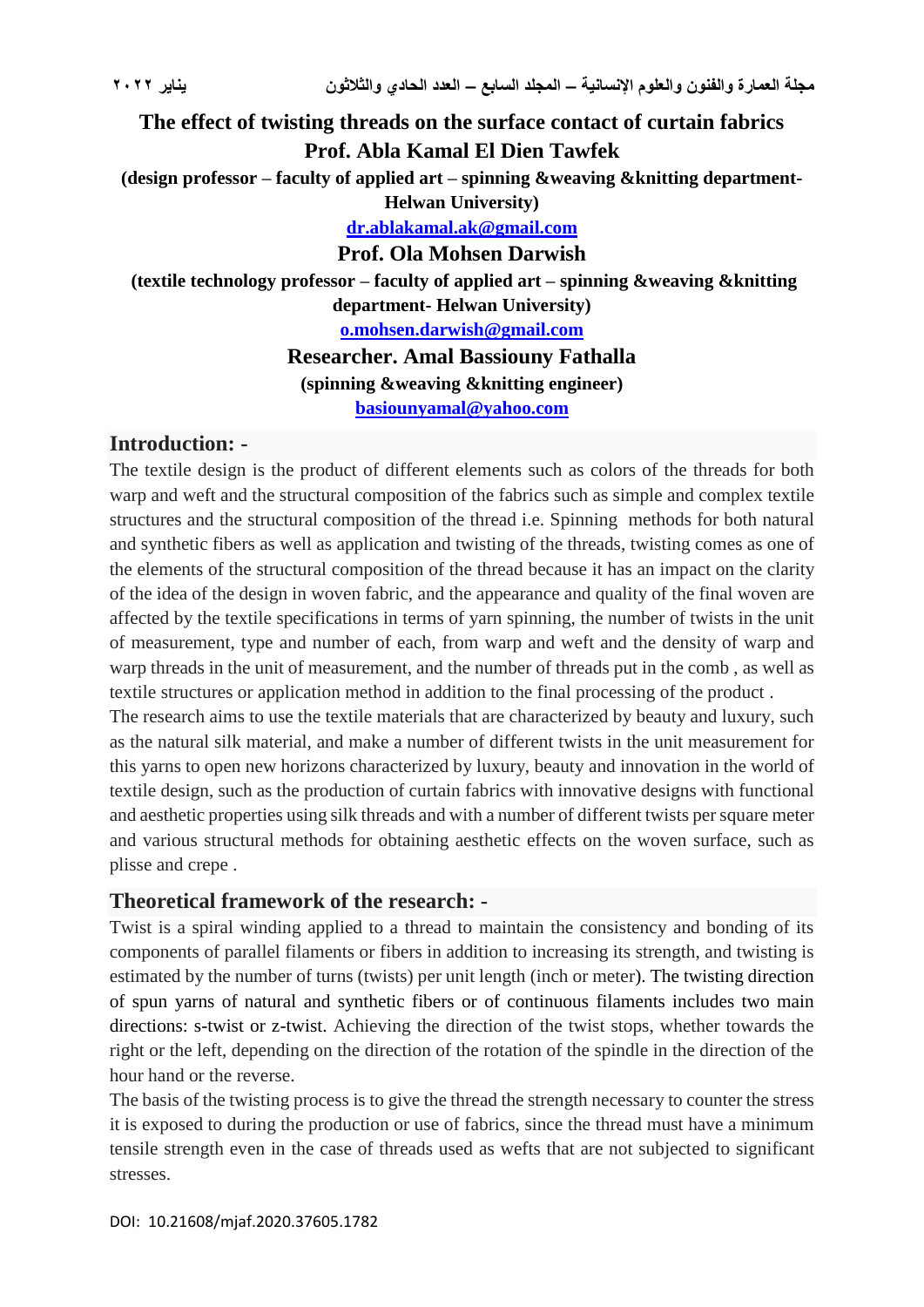## **The effect of twisting on the mechanical and natural thread properties:**

1- The durability of the thread is closely related to the number of twists in the longitudinal unit of measurement where the fibers combine spiral paths at the beginning of the twisting process, leading to an increase in the surface friction between the fibers together, and this is reflected in the high resistance of the tensile strength and the strength of the threads increases by increasing the twists until a certain point known as the optimal twisting where maximum durability is then reduced.

2- An increase in twisting results in a decrease in the diameter of the thread and an increase in its density.

3. The twisting increase is accompanied by a contraction in the length of the thread due to the increase in the angle between the filaments and the longitudinal axis of the thread and the spinning of the filaments spirally around the axis of the brimmed thread leading to a contraction in the length of the thread, ranging from 3: 2% in the threads of the lower twist to 12: 10% in the threads of the high twist.

4- The amount of twisting has an effect on contracting properties. The filaments that have a low twist number tend to shrink more than those with high twists.

5- The low twisting of the spun yarns results in a lofty thread that has the ability to recover its original thickness after decompression.

6. Twisting affects the amount of rays reflected from the surface of the thread and then the luminosity, the increase in twisting in the single thread reduces luminosity, because by increasing the twisting coefficient of a certain limit, it causes wrinkles in the thread to disperse the light falling on it and absorb it leading to a decrease in luminosity.

7-Twisting affects the ability of the thread to absorb liquids. The more twisting, the less the ability of the thread to absorb water and dyes.

8- Twisting affects the degree of rigidity of the thread and its elasticity. The more the twisting coefficient increases - the greater the compression of the filaments to each other - the greater the rigidity of the thread.

9. The twisting affects the ratio of the elongation of the thread. The twisting process leads to a decrease in the length of the thread, as an inevitable result of the rotation of the filaments around the axis of the thread.

## **The effect of twisting on the functional properties of fabrics:**

The natural properties of fibers and structural composition affect certain properties of fabrics that can be measured. In addition to these physical properties, there are some moral or sensory properties that are appreciated by the personal feeling and are expressed in relative comparison, including texture, occlusion, and luster, and they are all important factors in the field of fabrics, like: Fabric durability. The thread is wrinkled in the woven, the permeability of the fabric to air, fabric thickness, shrink-resistant fabrics.

### **Aesthetic effects that can be obtained by twisting:**

Many researchers have proven that twisting has a significant effect on the aesthetic appearance of fabrics. As the twisting increases, the impregnation of the thread increases in the fabric, thereby producing:

1- A fabric with a rough surface that is uneven takes different shapes and is characterized by aesthetic properties represented by a change in texture and the appearance of irregular shapes on the surface of fabrics gives an extension of the design.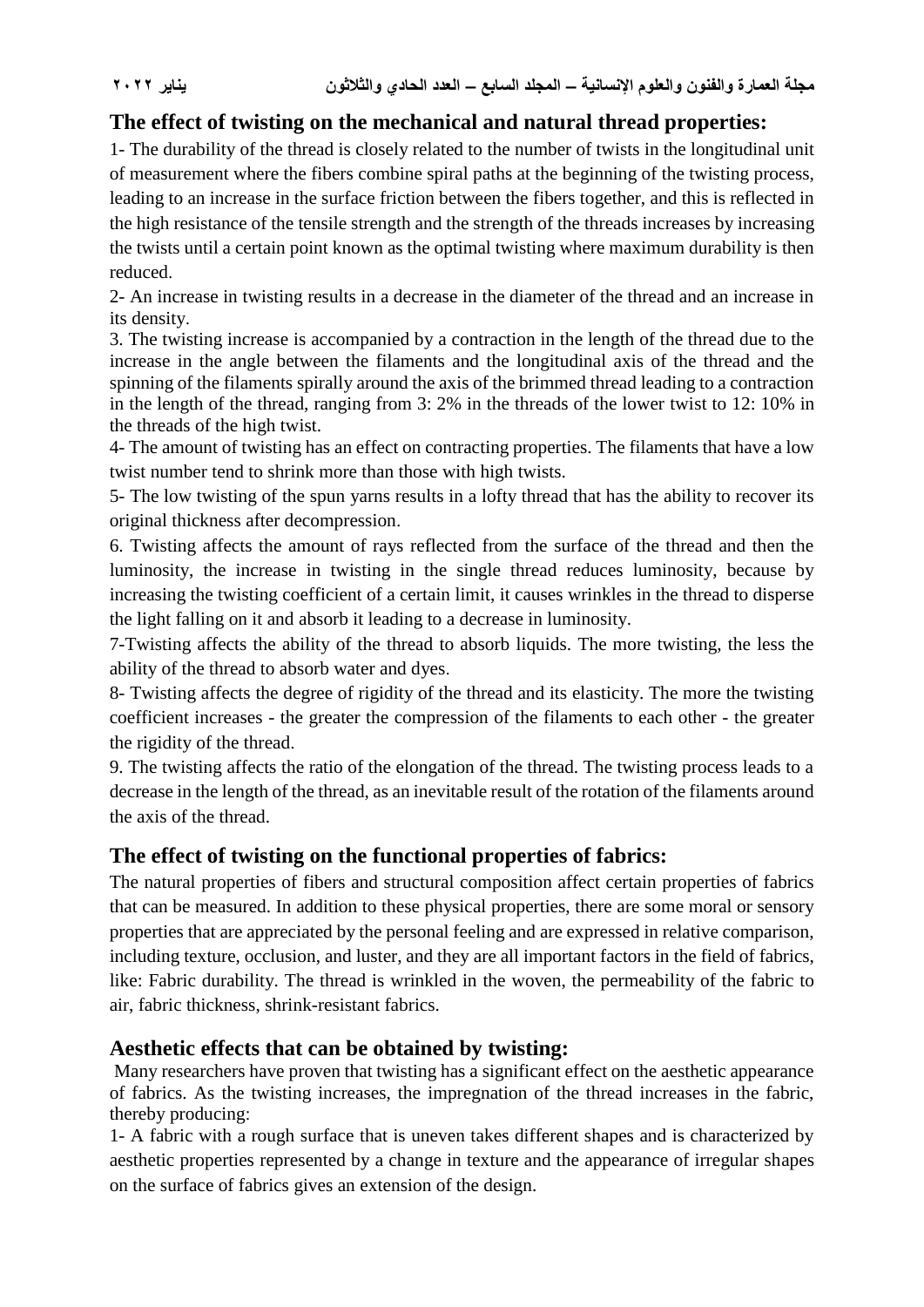2- The light refraction on these uneven surfaces is in different angles and directions, which distinguishes them with properties of varying luminosity degrees depending on the angles of the light falling on them.

3-The appearance of sunken and prominent areas on the surface of the fabric, which achieves the third dimension in the woven fabric and allows the making of artistic formations in the fabric.

4- The effect of the feather on the fabric surface allows the designer to make use of it in making designs suitable for all uses.

5- The effect of plese, whether in length or width, which allows it to be used in the field of clothing.

## **The practical experience of the research topic**

Samples of fabrics were made using various specification methods and also using a number of different number of twists and also using a different yarn count from natural silk threads and experiments were produced on an electronic jacquard machine and data were obtained as follows- :

The strength of the jacquard device: 3072 hooks, the number of hooks in design: 2560 hooks, the number of repetition: 4 repeats.

Width of Repeat: 35.5 cm, Fabric width without selvedge: 142 cm

### **Warp specifications- :**

The number of warp threads  $= 72$  threads / cm on the loom, the warp count  $= 150/1$  denier polyester, the warp colors = one white color, the comb count = comb 9 doors / cm and by the 8 thread / door

| numbers<br>Sample | Weft type         | Weft<br>count            | <b>Number</b><br>of weft<br>/cm | <b>Arrange the wefts</b> | Weight per<br>square meter<br>of sample |
|-------------------|-------------------|--------------------------|---------------------------------|--------------------------|-----------------------------------------|
| $\mathbf{1}$      | Natural silk 100% | 270 denier               | 35                              | 1100:300 twists          | 331.89                                  |
| 2                 | Natural silk 100% | 135 denier               | 45                              | 1570:600 twists          | 275.2                                   |
| 3                 | Natural silk 100% | 270 denier               | 35                              | 1100:300 twists          | 318.33                                  |
| $\overline{4}$    | Natural silk 100% | 135 denier               | 47                              | 1570:600 twists          | 275.03                                  |
| 5                 | Natural silk 100% | 135 denier               | 47                              | 1570:600 twists          | 285.44                                  |
| 6                 | Natural silk 100% | 1800denier               | 18                              | 480:200 twists           | 561.67                                  |
| $\overline{7}$    | Natural silk 100% | 270ddenier               | 30                              | 1100:300 twists          | 338.7                                   |
| 8                 | Natural silk 100% | 270 denier               | 30                              | 1100:300 twists          | 332.24                                  |
| 9                 | Natural silk 100% | 135 denier               | 45                              | 1570:600 twists          | 273.71                                  |
| 10                | Natural silk 100% | 270 denier<br>1800denier | 25                              | 780:200 twists           | 489.64                                  |

## **Weft specifications: -**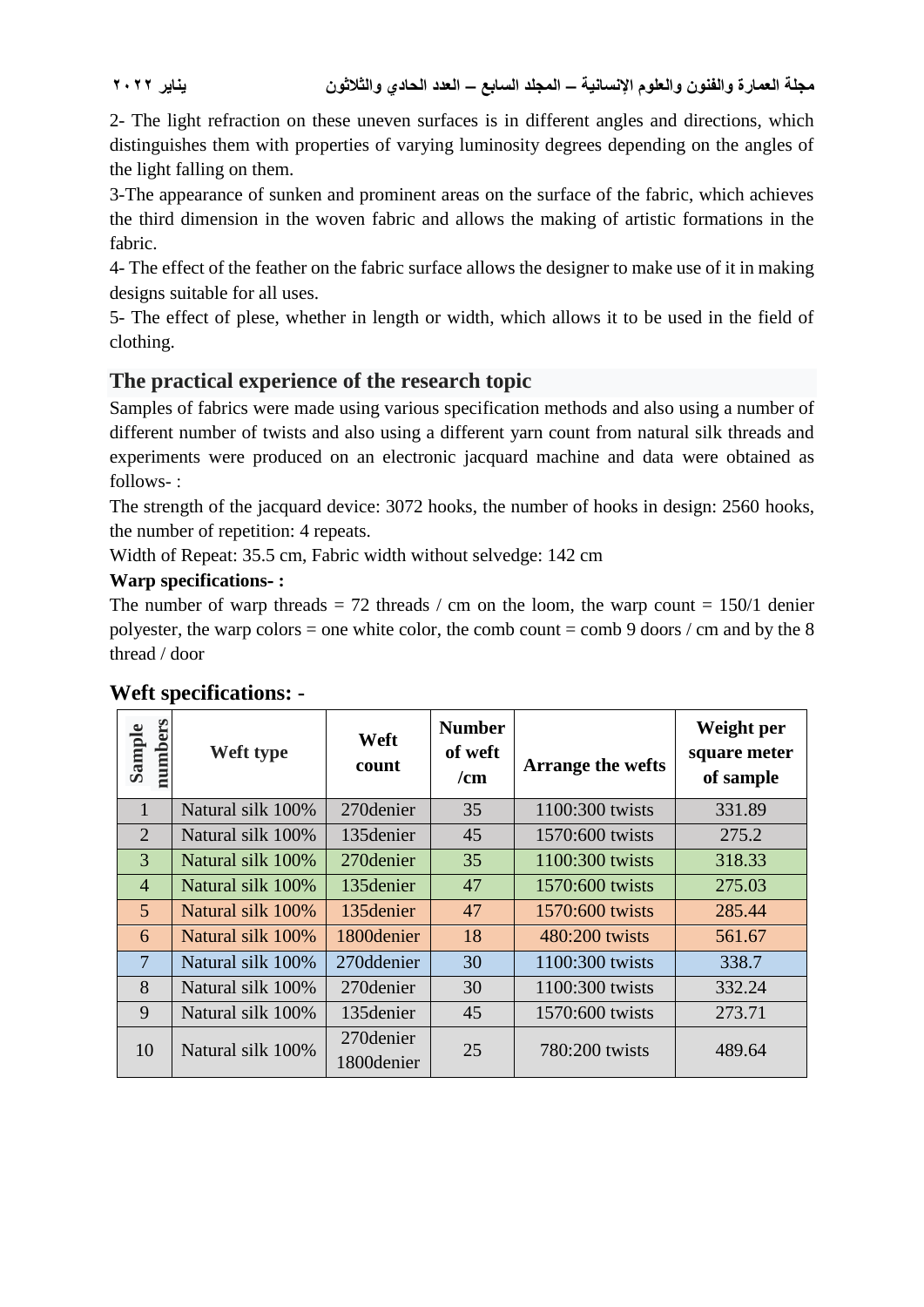#### **Implemented design specifications: -**

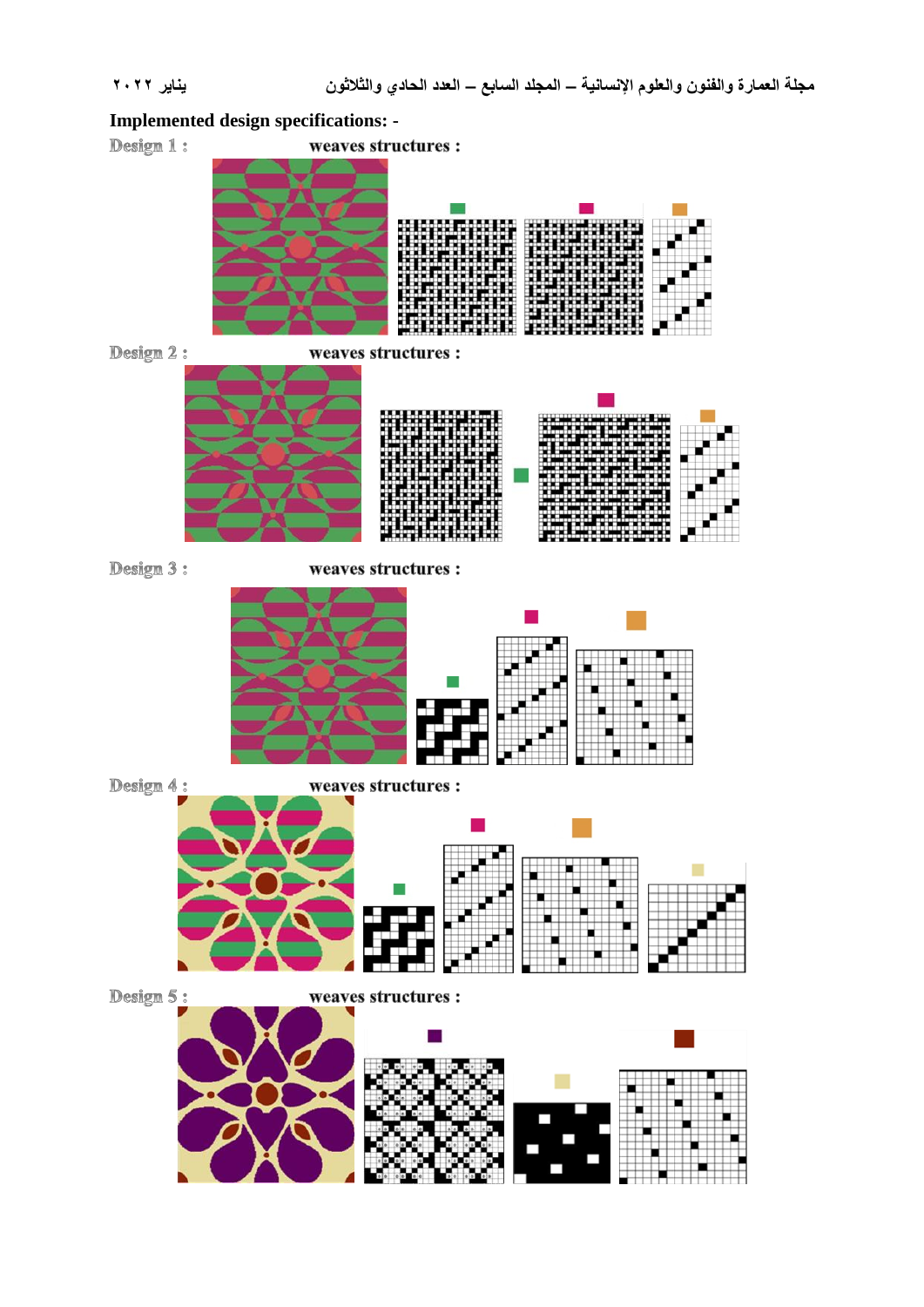## **Results and discussions:**

| Design 1   |  |  |  |  |  |  |  |
|------------|--|--|--|--|--|--|--|
|            |  |  |  |  |  |  |  |
| Design 2   |  |  |  |  |  |  |  |
|            |  |  |  |  |  |  |  |
| Design 3   |  |  |  |  |  |  |  |
|            |  |  |  |  |  |  |  |
| Design 4   |  |  |  |  |  |  |  |
| <b>R</b> M |  |  |  |  |  |  |  |
| Design 5   |  |  |  |  |  |  |  |
|            |  |  |  |  |  |  |  |

## **Recommendations:**

1- The researcher recommends taking advantage of the increase in the number of twisting threads to obtain technical and aesthetic effects on the produced fabrics

3- Using the twisting factor as one of the elements of the structural composition in the fabric to obtain innovative effects using different materials